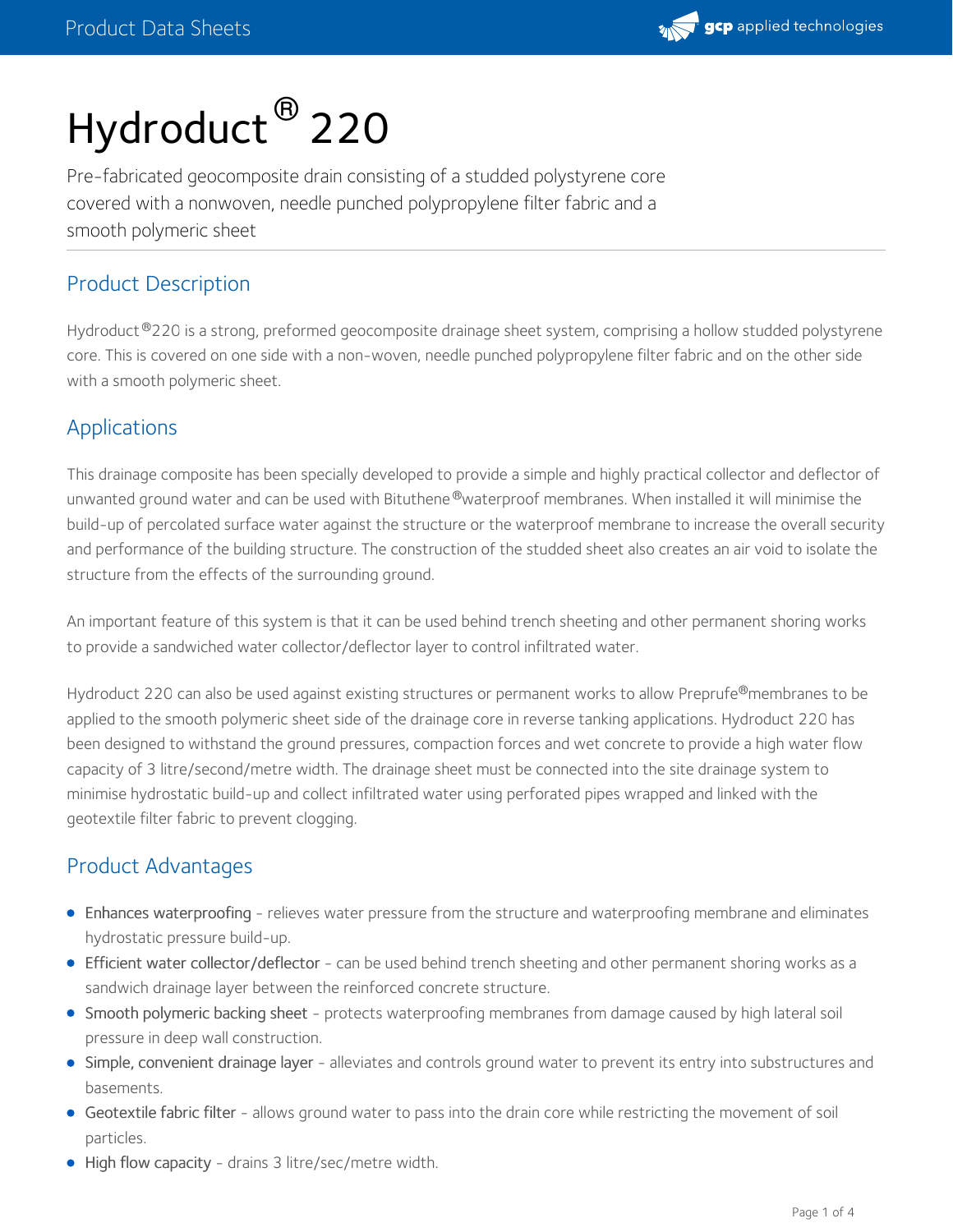

- Rot proof unaffected by permanent immersion in water, bacteria, dilute acids and alkalis.
- Economical eliminates imported aggregate drainage layers.
- Studded core allows water to flow to designated drainage collection points

## Installation

Hydroduct 220 must be securely located in position against existing or new construction by fastening with masonry nails, shot fired or pneumatic fixings to support the weight of the sheet and Bituthene membrane. The centres of the fixings will be dependent on the height of the wall, substrate material and profile.The geotextile filter fabric is always laid towards the water face to allow water entry with the smooth polymeric sheet against or ready to receive the Bituthene membrane. The sheets can be joined horizontally and vertically by overlapping the geotextile fabric and butt jointing the studded sheet.

## Butt and Cut Jointing

Simple vertical laps and butt joints can be made by separating the geotextile fabric and making a weathered overlap.

### Corners

Hydroduct 220 can be bent on site to form internal corners. External corners are formed by cutting the dimpled sheets at corners and providing an additional 100mm wide strip of the filter fabric to wrap around corner to prevent infiltration of soil or debris at the overlap joint.

#### Installation with drainage pipes

Peel back geotextile fabric from studded core. Place drain pipe against core, wrap with fabric and tuck behind core. Place a small amount of soil on fabric to hold in place prior to backfilling.

## Sealing edges

All exposed edges of Hydroduct Sheet 220 should have extra fabric tucked behind core to seal leading edge to prevent soil from entering the core.

## Use with Bituthene membranes

Bituthene self-adhesive membranes can be bonded to the smooth polymeric sheet without priming provided the surface is dry and clean. If joints in Hydroduct 220 are slightly out of alignment owing to irregularities of the substrate they should be overbanded with a 100mm wide strip of Bituthene before applying the overall membrane.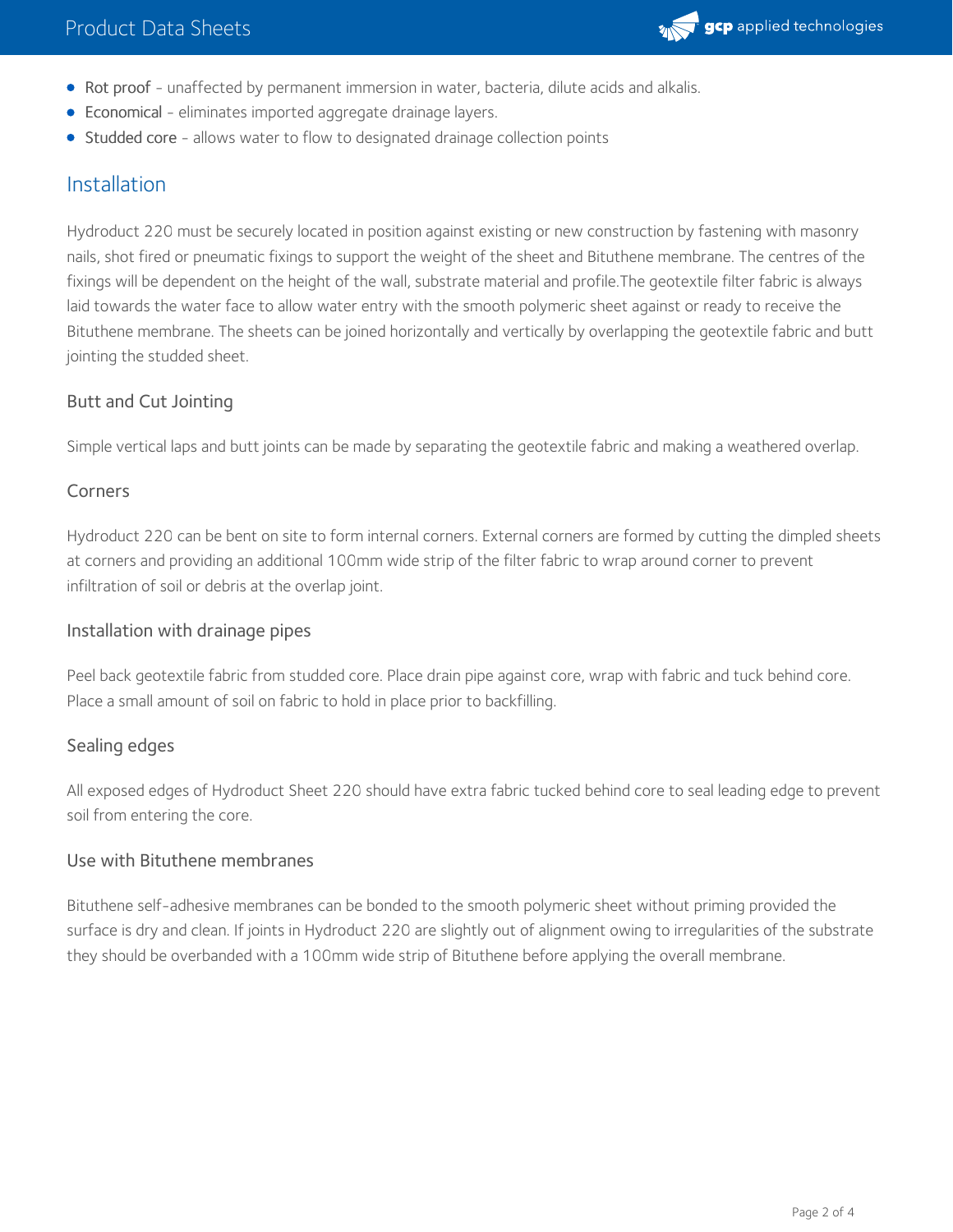



# Physical Properties

# Drainage Core

| <b>PROPERTY</b>      | <b>TEST METHOD</b>  | <b>TYPICAL VALUE</b>                               |
|----------------------|---------------------|----------------------------------------------------|
| Polymer              | N/A                 | High Impact Polystyrene                            |
| Thickness            | <b>ASTM C 366-B</b> | 9.5 <sub>mm</sub>                                  |
| Compressive Strength | <b>ASTM D 1621</b>  | 718kPa                                             |
| Flow Rate            | <b>ASTM D 4716</b>  | 3.0 litre/sec/metre width (gradient 0.1, 37.9 kPa) |

# Geotextile

| <b>PROPERTY</b>       | <b>TEST METHOD</b> | <b>TYPICAL VALUE</b>              |
|-----------------------|--------------------|-----------------------------------|
| Type                  | N/A                | Non-woven                         |
| Polymer               | N/A                |                                   |
|                       |                    | Polypropylene                     |
| Weight                | <b>ASTM D 3776</b> | 136g/m <sup>2</sup>               |
| Tensile Strength      | <b>ASTM D 4632</b> | 450N x 600N                       |
| Trapezoidal Tear      | <b>ASTM D 4533</b> | 222N                              |
| Apparent Opening Size | <b>ASTM D 4751</b> | 0.150 to 0.212mm                  |
| Permittivity          | <b>ASTM D 4491</b> | 6095 Litre / min / m <sup>2</sup> |